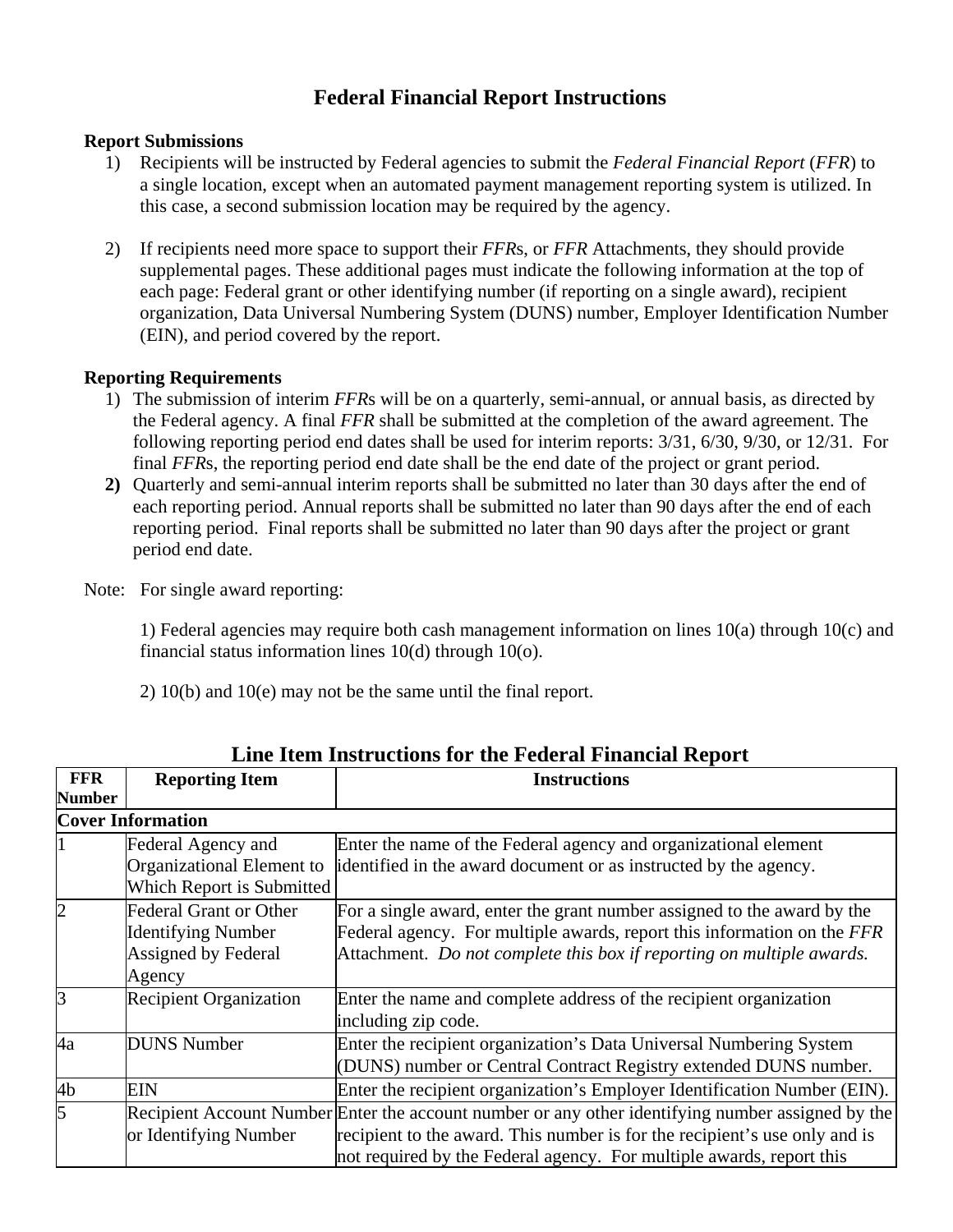| <b>FFR</b><br><b>Number</b> | <b>Reporting Item</b>                                                                                                                                                                                                                                                                                               | <b>Instructions</b>                                                                                                                                                                                                                                                                                                                                                                                                                                                                                                                                                                  |
|-----------------------------|---------------------------------------------------------------------------------------------------------------------------------------------------------------------------------------------------------------------------------------------------------------------------------------------------------------------|--------------------------------------------------------------------------------------------------------------------------------------------------------------------------------------------------------------------------------------------------------------------------------------------------------------------------------------------------------------------------------------------------------------------------------------------------------------------------------------------------------------------------------------------------------------------------------------|
|                             |                                                                                                                                                                                                                                                                                                                     | information on the FFR Attachment. Do not complete this box if<br>reporting on multiple awards.                                                                                                                                                                                                                                                                                                                                                                                                                                                                                      |
| 6                           | <b>Report Type</b>                                                                                                                                                                                                                                                                                                  | Mark appropriate box. Do not complete this box if reporting on multiple<br>awards.                                                                                                                                                                                                                                                                                                                                                                                                                                                                                                   |
| 7                           | <b>Basis of Accounting</b><br>(Cash/Accrual)                                                                                                                                                                                                                                                                        | Specify whether a cash or accrual basis was used for recording<br>transactions related to the award(s) and for preparing this FFR. Accrual<br>basis of accounting refers to the accounting method in which expenses are<br>recorded when incurred. For cash basis accounting, expenses are recorded<br>when they are paid.                                                                                                                                                                                                                                                           |
| 8                           | Project/Grant Period,<br>From: (Month, Day, Year)                                                                                                                                                                                                                                                                   | Indicate the period established in the award document during which<br>Federal sponsorship begins and ends.                                                                                                                                                                                                                                                                                                                                                                                                                                                                           |
|                             |                                                                                                                                                                                                                                                                                                                     | Note: Some agencies award multi-year grants for a project period that is<br>funded in increments or budget periods (typically annual increments).<br>Throughout the project period, agencies often require cumulative<br>reporting for consecutive budget periods. Under these circumstances,<br>enter the beginning and ending dates of the project period not the budget<br>period.                                                                                                                                                                                                |
|                             | Project/Grant Period, To:<br>(Month, Day, Year)                                                                                                                                                                                                                                                                     | Do not complete this line if reporting on multiple awards.<br>See the above instructions for "Project/Grant Period, From: (Month, Day,<br>Year)."                                                                                                                                                                                                                                                                                                                                                                                                                                    |
| 9                           | <b>Reporting Period End</b><br>Date: (Month, Day, Year)                                                                                                                                                                                                                                                             | Enter the ending date of the reporting period. For quarterly, semi-annual,<br>and annual interim reports, use the following reporting period end dates:<br>$3/31$ , $6/30$ , $9/30$ , or $12/31$ . For final FFRs, the reporting period end date<br>shall be the end date of the project or grant period.                                                                                                                                                                                                                                                                            |
| 10                          | <b>Transactions</b><br>Enter cumulative amounts from date of the inception of the award through the end date of the<br>reporting period specified in line 9.<br>Use Lines 10a through 10c, Lines 10d through 10o, or Lines 10a through 10o, as specified by the<br>Federal agency, when reporting on single grants. |                                                                                                                                                                                                                                                                                                                                                                                                                                                                                                                                                                                      |
|                             |                                                                                                                                                                                                                                                                                                                     | Use Line 12, Remarks, to provide any information deemed necessary to support or explain FFR data.<br>Federal Cash (To report multiple grants, also use FFR Attachment)                                                                                                                                                                                                                                                                                                                                                                                                               |
| 10a                         | <b>Cash Receipts</b>                                                                                                                                                                                                                                                                                                | Enter the cumulative amount of actual cash received from the Federal<br>agency as of the reporting period end date.                                                                                                                                                                                                                                                                                                                                                                                                                                                                  |
| 10 <sub>b</sub>             | <b>Cash Disbursements</b>                                                                                                                                                                                                                                                                                           | Enter the cumulative amount of Federal fund disbursements (such as cash<br>or checks) as of the reporting period end date. Disbursements are the sum<br>of actual cash disbursements for direct charges for goods and services, the<br>amount of indirect expenses charged to the award, and the amount of cash<br>advances and payments made to subrecipients and contractors.<br>For multiple grants, report each grant separately on the FFR Attachment.<br>The sum of the cumulative cash disbursements on the FFR Attachment<br>must equal the amount entered on Line 10b, FFR. |
| 10c                         | Cash On Hand (Line 10a<br>Minus Line 10b                                                                                                                                                                                                                                                                            | Enter the amount of Line 10a minus Line 10b. This amount represents<br>immediate cash needs. If more than three business<br>days of cash are on hand, the Federal agency may require an explanation                                                                                                                                                                                                                                                                                                                                                                                  |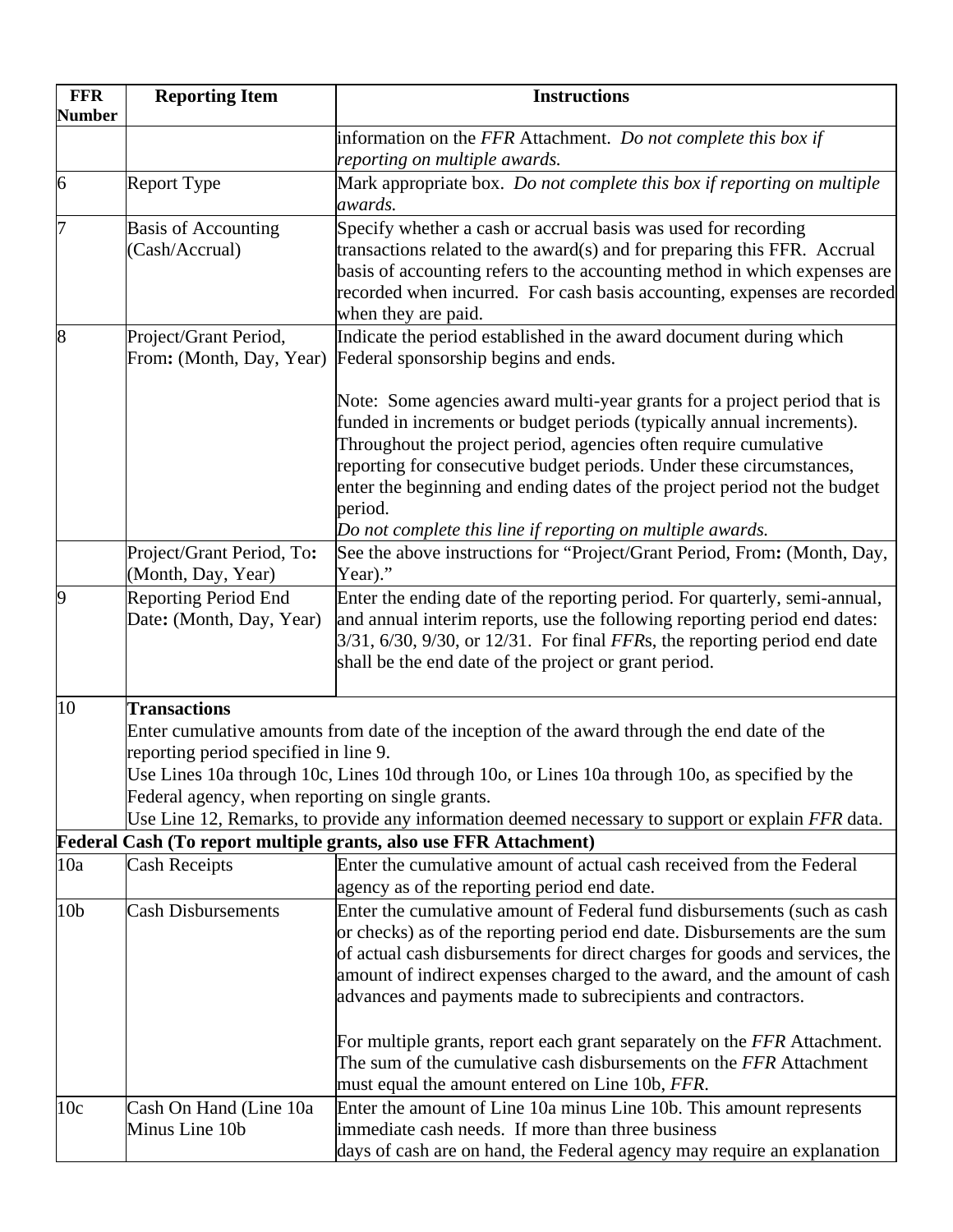| <b>FFR</b><br><b>Number</b> | <b>Reporting Item</b>                             | <b>Instructions</b>                                                                                                                               |
|-----------------------------|---------------------------------------------------|---------------------------------------------------------------------------------------------------------------------------------------------------|
|                             |                                                   | on Line 12, Remarks, explaining why the drawdown was made                                                                                         |
|                             |                                                   | prematurely or other reasons for the excess cash.                                                                                                 |
| awards.                     |                                                   | Federal Expenditures and Unobligated Balance: Do not complete this section if reporting on multiple                                               |
| 10d                         | <b>Total Federal Funds</b><br>Authorized          | Enter the total Federal funds authorized as of the reporting period end<br>date.                                                                  |
| 10 <sub>e</sub>             | Federal Share of                                  | Enter the amount of Federal fund expenditures. For reports prepared on a                                                                          |
|                             | Expenditures                                      | cash basis, expenditures are the sum of cash disbursements for direct                                                                             |
|                             |                                                   | charges for property and services; the amount of indirect expense charged;                                                                        |
|                             |                                                   | the value of third-party in-kind contributions applied; and the amount of                                                                         |
|                             |                                                   | cash advance payments and payments made to subrecipients. For reports                                                                             |
|                             |                                                   | prepared on an accrual basis, expenditures are the sum of cash                                                                                    |
|                             |                                                   | disbursements for direct charges for property and services; the amount of                                                                         |
|                             |                                                   | indirect expense incurred; the value of in-kind contributions applied; and                                                                        |
|                             |                                                   | the net increase or decrease in the amounts owed by the recipient for $(1)$                                                                       |
|                             |                                                   | goods and other property received; (2) services performed by employees,                                                                           |
|                             |                                                   | contractors, subrecipients, and other payees; and (3) programs for which                                                                          |
|                             |                                                   | no current services or performance are required. Do not include program                                                                           |
|                             |                                                   | income expended in accordance with the deduction alternative, rebates,                                                                            |
|                             |                                                   | refunds, or other credits. (Program income expended in accordance with                                                                            |
|                             |                                                   | the deduction alternative should be reported separately on Line 10o.)                                                                             |
| 10f                         | Federal Share of                                  | Unliquidated obligations on a cash basis are obligations incurred, but not                                                                        |
|                             | <b>Unliquidated Obligations</b>                   | yet paid. On an accrual basis, they are obligations incurred, but for which                                                                       |
|                             |                                                   | an expenditure has not yet been recorded. Enter the Federal portion of<br>unliquidated obligations. Those obligations include direct and indirect |
|                             |                                                   | expenses incurred but not yet paid or charged to the award, including                                                                             |
|                             |                                                   | amounts due to subrecipients and contractors. On the final report, this line                                                                      |
|                             |                                                   | should be zero unless the awarding agency has provided other                                                                                      |
|                             |                                                   | instructions.                                                                                                                                     |
|                             |                                                   |                                                                                                                                                   |
|                             |                                                   | Do not include any amount in Line $10f$ that has been reported in Line $10e$ .                                                                    |
|                             |                                                   | Do not include any amount in Line 10f for a future commitment of funds                                                                            |
|                             |                                                   | (such as a long-term contract) for which an obligation or expense has not                                                                         |
|                             |                                                   | been incurred.                                                                                                                                    |
| 10 <sub>g</sub>             | Total Federal Share (Sum<br>of Lines 10e and 10f) | Enter the sum of Lines 10e and 10f.                                                                                                               |
| 10 <sub>h</sub>             |                                                   |                                                                                                                                                   |
|                             | Unobligated Balance of<br>Federal Funds (Line 10d | Enter the amount of Line 10d minus Line 10g.                                                                                                      |
|                             | Minus Line 10g)                                   |                                                                                                                                                   |
|                             |                                                   | <b>Recipient Share:</b> Do not complete this section if reporting on multiple awards.                                                             |
| 10i                         | <b>Total Recipient Share</b>                      | Enter the total required recipient share for reporting period specified in                                                                        |
|                             | Required                                          | line 9. The required recipient share should include all matching and cost                                                                         |
|                             |                                                   | sharing provided by recipients and third-party providers to meet the level                                                                        |
|                             |                                                   | required by the Federal agency. This amount should not include cost                                                                               |
|                             |                                                   | sharing and match amounts in excess of the amount required by the                                                                                 |
|                             |                                                   | Federal agency (for example, cost overruns for which the recipient incurs                                                                         |
|                             |                                                   | additional expenses and, therefore, contributes a greater level of cost                                                                           |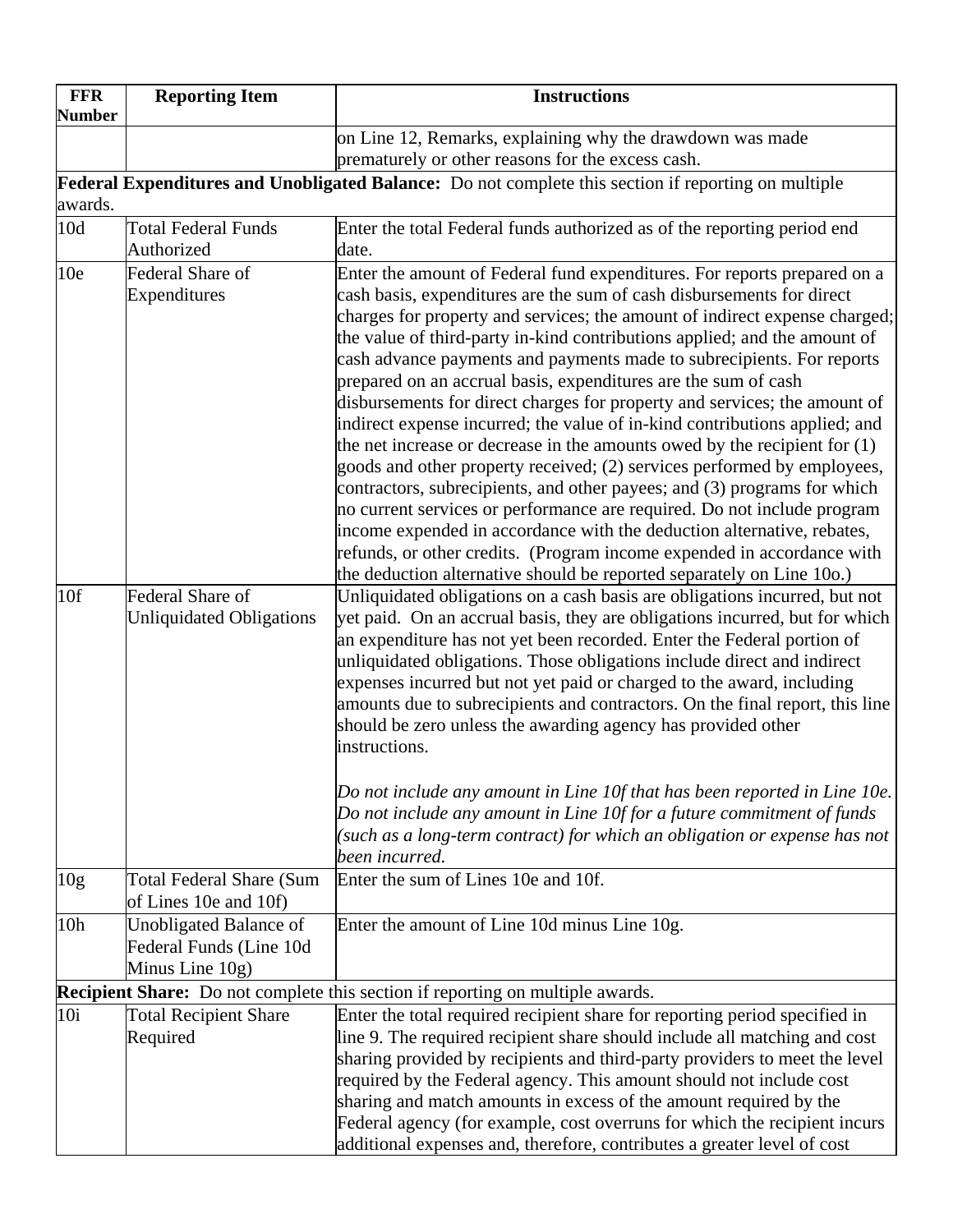| <b>FFR</b><br><b>Number</b> | <b>Reporting Item</b>                                                             | <b>Instructions</b>                                                                                                                                                                                                                                                                                                                                                                                                                                                                    |
|-----------------------------|-----------------------------------------------------------------------------------|----------------------------------------------------------------------------------------------------------------------------------------------------------------------------------------------------------------------------------------------------------------------------------------------------------------------------------------------------------------------------------------------------------------------------------------------------------------------------------------|
|                             |                                                                                   | sharing or match than the level required by the Federal agency).                                                                                                                                                                                                                                                                                                                                                                                                                       |
| 10 <sub>j</sub>             | Recipient Share of<br>Expenditures                                                | Enter the recipient share of actual cash disbursements or outlays (less any<br>rebates, refunds, or other credits) including payments to subrecipients and<br>contractors. This amount may include the value of allowable third party<br>in-kind contributions and recipient share of program income used to<br>finance the non-Federal share of the project or program. Note: On the<br>final report this line should be equal to or greater than the amount of Line<br>10 <i>i</i> . |
| 10k                         | to be Provided (Line 10i<br>Minus Line10j)                                        | Remaining Recipient Share Enter the amount of Line 10i minus Line 10j. If recipient share in Line<br>10j is greater than the required match amount in Line 10i, enter zero.                                                                                                                                                                                                                                                                                                            |
|                             |                                                                                   | <b>Program Income:</b> Do not complete this section if reporting on multiple awards.                                                                                                                                                                                                                                                                                                                                                                                                   |
| 101                         | <b>Total Federal Program</b><br><b>Income Earned</b>                              | Enter the amount of Federal program income earned. Do not report any<br>program income here that is being allocated as part of the recipient's cost<br>sharing amount included in Line10j.                                                                                                                                                                                                                                                                                             |
| 10 <sub>m</sub>             | in Accordance With the<br><b>Deduction Alternative</b>                            | Program Income Expended Enter the amount of program income that was used to reduce the Federal<br>share of the total project costs.                                                                                                                                                                                                                                                                                                                                                    |
| 10n                         | in Accordance With the<br><b>Addition Alternative</b>                             | Program Income Expended Enter the amount of program income that was added to funds committed<br>to the total project costs and expended to further eligible project or<br>program activities.                                                                                                                                                                                                                                                                                          |
| 10 <sub>o</sub>             | <b>Unexpended Program</b><br>Income (Line 101 Minus<br>Line $10m$ or Line $10n$ ) | Enter the amount of Line 101 minus Line 10m or Line 10n. This amount<br>equals the program income that has been earned but not expended, as of<br>the reporting period end date.                                                                                                                                                                                                                                                                                                       |
| 11                          | accordance with agency instructions.                                              | Indirect Expense: Complete this information only if required by the awarding agency and in                                                                                                                                                                                                                                                                                                                                                                                             |
| 11a                         | Type of $Rate(s)$                                                                 | State whether indirect cost rate(s) is Provisional, Predetermined, Final, or<br>Fixed.                                                                                                                                                                                                                                                                                                                                                                                                 |
| 11 <sub>b</sub>             | Rate                                                                              | Enter the indirect cost rate(s) in effect during the reporting period.                                                                                                                                                                                                                                                                                                                                                                                                                 |
| 11c                         | Period From; Period To                                                            | Enter the beginning and ending effective dates for the rate(s).                                                                                                                                                                                                                                                                                                                                                                                                                        |
| 11d                         | <b>Base</b>                                                                       | Enter the amount of the base against which the rate(s) was applied.                                                                                                                                                                                                                                                                                                                                                                                                                    |
| 11e                         | <b>Amount Charged</b>                                                             | Enter the amount of indirect costs charged during the time period<br>specified. (Multiply 11b. $x$ 11d.)                                                                                                                                                                                                                                                                                                                                                                               |
| 11f                         | <b>Federal Share</b>                                                              | Enter the Federal share of the amount in 11e.                                                                                                                                                                                                                                                                                                                                                                                                                                          |
| 11g                         | Totals                                                                            | Enter the totals for columns 11d, 11e, and 11f.                                                                                                                                                                                                                                                                                                                                                                                                                                        |
|                             | <b>Remarks, Certification, and Agency Use Only</b>                                |                                                                                                                                                                                                                                                                                                                                                                                                                                                                                        |
| 12                          | Remarks                                                                           | Enter any explanations or additional information required by the Federal<br>sponsoring agency including excess cash as stated in line 10c.                                                                                                                                                                                                                                                                                                                                             |
| 13a                         | <b>Title of Authorized</b><br>Certifying Official                                 | Typed or Printed Name and Enter the name and title of the authorized certifying official.                                                                                                                                                                                                                                                                                                                                                                                              |
| 13 <sub>b</sub>             | Signature of Authorized<br>Certifying Official                                    | The authorized certifying official must sign here.                                                                                                                                                                                                                                                                                                                                                                                                                                     |
| 13c                         | Telephone (Area Code,<br>Number and Extension)                                    | Enter the telephone number (including area code and extension) of the<br>individual listed in Line 13a.                                                                                                                                                                                                                                                                                                                                                                                |
| 13d                         | <b>E-mail Address</b>                                                             | Enter the e-mail address of the individual listed in Line 13a.                                                                                                                                                                                                                                                                                                                                                                                                                         |